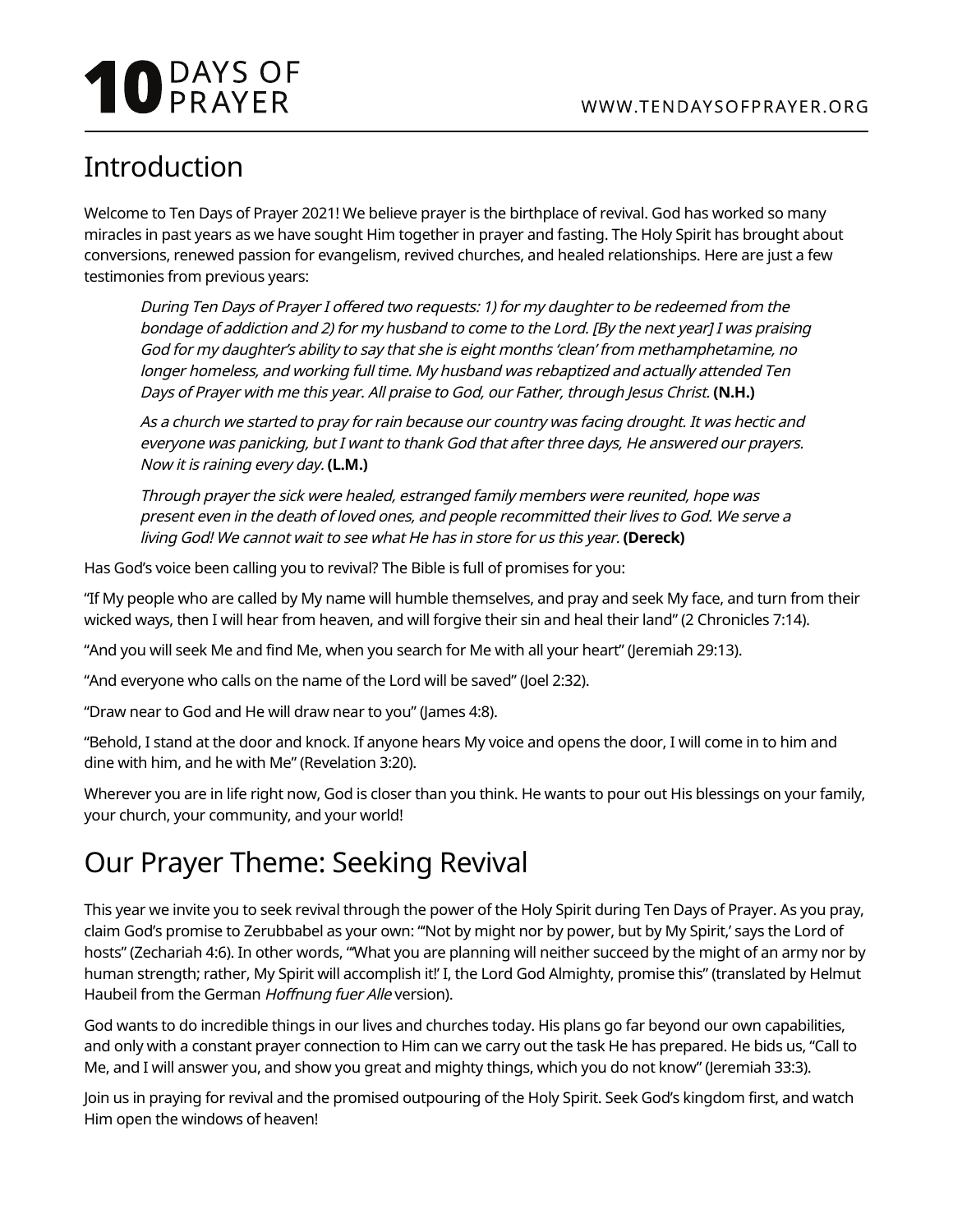#### **Suggested Guidelines for Prayer Times**

- Keep your prayers short—just a sentence or two on one topic. Then give others a turn. You can pray as many times as you'd like, just as you talk in a conversation.
- Do not be afraid of silence, as it gives everyone time to listen to the Holy Spirit.
- Singing songs together as the Spirit leads is also a huge blessing. You do not need a piano for this; singing acapella is fine.
- Rather than using up valuable prayer time talking about your prayer requests, simply pray them. Then others can also pray for your requests and claim promises for your need.

#### **Claiming the Promises**

It is our privilege to claim God's promises in our prayers. All His commandments and counsels are also promises. He would never ask from us something that we could not do in His strength.

It is so easy to focus on our needs, our difficulties, our challenges—and to wail and whine about our situation when we pray. This is not the purpose of prayer. Prayer is meant to strengthen our faith. That is why we encourage you to claim God's promises in your prayer time. Take your eyes off yourself and your weaknesses and look to Jesus. By beholding Him, we become changed into His image.

Ellen White offers this encouragement: "Every promise in the Word of God is for us. In your prayers, present the pledged word of Jehovah and by faith claim His promises. His word is the assurance that if you ask in faith, you will receive all spiritual blessings. Continue to ask, and you will receive exceeding abundantly above all that you ask or think" (In Heavenly Places, p. 71).

How can you claim His promises? For instance, when praying for peace, you can claim John 14:27 and say, "Lord, You have told us in Your Word, 'Peace I leave with you, My peace I give to you; not as the world gives do I give to you. Let not your heart be troubled, neither let it be afraid.' Give me the peace that You promised to leave with us." Thank the Lord that He is giving you peace, even though you may not feel it right then.

#### **Fasting**

We encourage you to do a Daniel Fast during these ten days. Starting the year with prayer and fasting is a wonderful way to consecrate our lives to God for the upcoming year. Ellen White tells us, "Now and onward till the close of time the people of God should be more earnest, more wide-awake, not trusting in their own wisdom, but in the wisdom of their Leader. They should set aside days for fasting and prayer. Entire abstinence from food may not be required, but they should eat sparingly of the most simple food" (Counsels on Diet and Foods, pp. 188, 189).

We know about Daniel, who ate fruits and vegetables for ten days. We likewise encourage you to adopt a very simple diet during these ten days. If we want clearer minds for hearing God's voice, and if we want to draw closer to Him, we need to make sure that our diet is not hindering us.

Fasting is not only about abstaining from food. We also encourage you to fast from TV, movies, computer games, and even Facebook and YouTube. Sometimes things that are not bad in themselves can take so much of our time. Put aside everything possible so you can have more time to spend with the Lord.

Fasting is not a quick way to obtain a miracle from God. Fasting is all about humbling ourselves so God can work in us and through us. Let's draw closer to Him through prayer and fasting, and He will draw closer to us.

#### **Holy Spirit**

Be sure to ask the Holy Spirit to show you what you should pray for in a person's life or in a particular situation. The Bible tells us that we do not know what to pray for and that the Holy Spirit is the One who intercedes for us.

"We must not only pray in Christ's name, but by the inspiration of the Holy Spirit. This explains what is meant when it is said that the Spirit 'maketh intercession for us, with groanings which cannot be uttered' (Romans 8:26). Such prayer God delights to answer. When with earnestness and intensity we breathe a prayer in the name of Christ,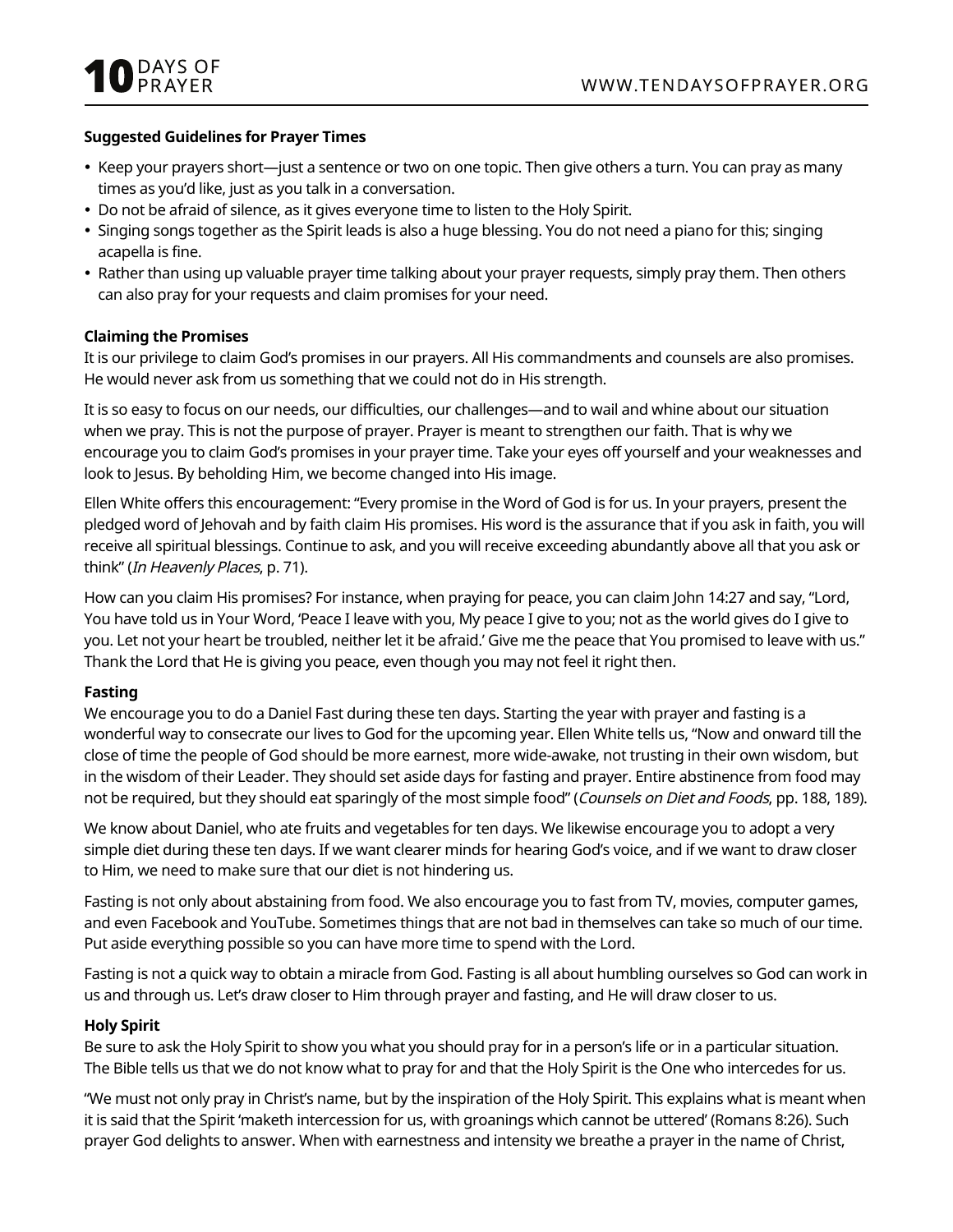

there is in that very intensity a pledge from God that He is about to answer our prayer 'exceeding abundantly above all that we ask or think' (Ephesians 3:20)" (Christ's Object Lessons, p. 147).

#### **Faith**

We read in the Spirit of Prophecy that "prayer and faith will do what no power on earth can accomplish" (The Ministry of Healing, p. 509). We are also told that "for any gift He has promised, we may ask; then we are to believe that we receive, and return thanks to God that we have received" (Education, p. 258). So make a habit of thanking God in advance through faith for what He is going to do and how He is going to answer your prayers.

#### **Pray for Others**

During these ten days we encourage you to pray consistently for the people God has placed in your life. Choose five to seven people—they can be relatives, friends, coworkers, neighbors, or simply acquaintances. Take some time to ask God whom He would like you to pray for. Ask Him also to give you a real burden for these people. Write the names on a piece of paper and keep it in a prominent place, such as in your Bible. You'll be amazed at how God works in response to your prayers!

#### **Ten Days of Prayer Outreach Challenge**

Jesus calls us not only to pray but also to serve the practical needs of those around us. "For I was hungry and you gave Me food; I was thirsty and you gave Me drink; I was a stranger and you took Me in; I was naked and you clothed Me; I was sick and you visited Me; I was in prison and you came to Me" (Matthew 25:35, 36).

In The Ministry of Healing we read, "We must live a twofold life—a life of thought and action, of silent prayer and earnest work" (p. 512). We have received so much love from our Savior, and we have the privilege of sharing that love with friends, neighbors, and strangers in need.

Ask God how you and your church can serve others after Ten Days of Prayer. As you work to organize service activities, avoid letting the arrangements distract you from praying. "Personal effort for others should be preceded by much secret prayer; for it requires great wisdom to understand the science of saving souls. Before communicating with men, commune with Christ. At the throne of heavenly grace obtain a preparation for ministering to the people" (Prayer, p. 313).

In the online Ten Days of Prayer resources, you'll find a document with dozens of outreach ideas. Jesus invites you to be His hands and feet to a world in need!

Principal contributor for daily prayer guides: Helmut Haubeil

Materials prepared by Ministerial Association, General Conference of Seventh-day Adventists.

Unless otherwise noted, Scripture verses are quoted from The New King James Version, copyright © 1979, 1980, 1982, Thomas Nelson, Inc., Publishers.

Scripture quotations marked NIV are from the HOLY BIBLE, NEW INTERNATIONAL VERSION®. Copyright © 1973, 1978, 1984, 2011 by Biblica, Inc. Used by permission. All rights reserved worldwide.

Scriptures marked NIrV are taken from the HOLY BIBLE, New International Reader's Version®. Copyright © 1996, 1998, 2014 by Biblica, Inc. Used by permission. All rights reserved worldwide.

Scripture quotations marked ESV are from The Holy Bible, English Standard Version® (ESV®), copyright © 2001 by Crossway, a publishing ministry of Good News Publishers. Used by permission. All rights reserved.